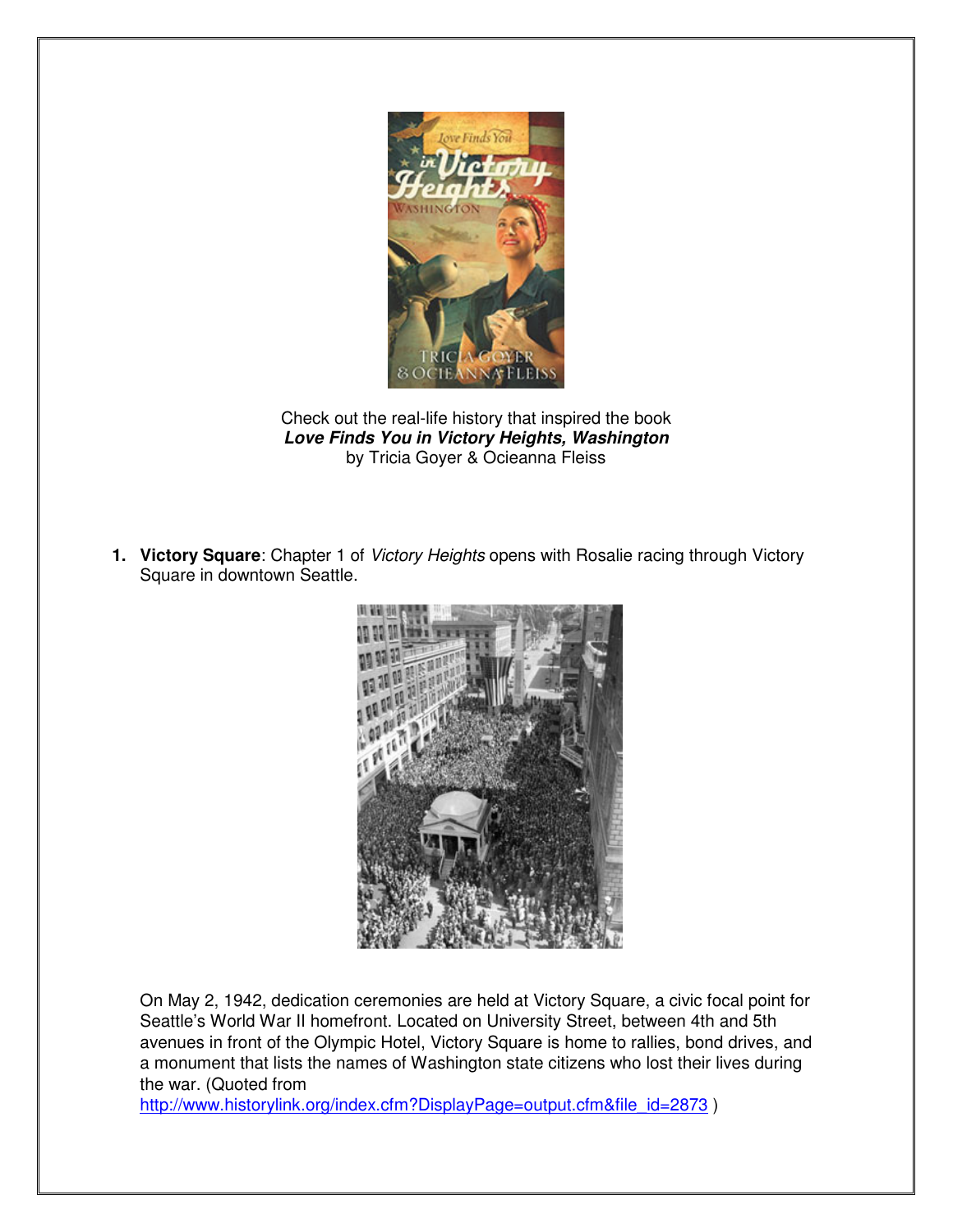- **2. Names etched in the monument**. Rosalie traces the names of military men who've died in the War. These are names of real soldiers and sailors.
- **3. Riveting contest.** Rosalie and her friend Birdie find themselves striving to beat the national record. Rosies of that time did participate in this quest to beat the record.

Stories appeared in the press about yet another real-life "Rosie." Her name was Rose Hicker, employed at the Eastern Aircraft Company in Tarrytown, New York. She and her work partner had driven a record number of rivets into a wing of a Grumman "Avenger" Bomber. And so the story goes as the Rosie evolved across the country. Both real and legendary, the "Rosies" were depicted in the press, celebrated in song, and produced in Broadway plays and movies

- **4. Contracted non-military workers**. One of the characters was wounded overseas while working for a contracted ambulance company that wasn't part of the military. Because of this he struggled to get the healthcare he needed. We learned of this situation from Georgie Kunkel, a real-life Rosie that we interviewed. Her husband worked for the ambulance company, and never received the same honors as the military, although he risked his life retrieving wounded soldiers from the frontlines.
- **5. Boeing Roof.** At one point, Rosalie is on a motorcycle overlooking the camouflaged Boeing roof. The dark area below is how it looked. Next to it is a photo the fake houses.



**6. The Ferry Kalakala.** Rosalie and Birdie meet some soldiers on Seattle's famous streamlined ferry.



At its debut in 1935, the Kalakala was the largest and fastest ferry on Puget Sound. The ferry *Kalakala* was launched from the Lake Washington Shipyards, in Kirkland, on July 2, 1935.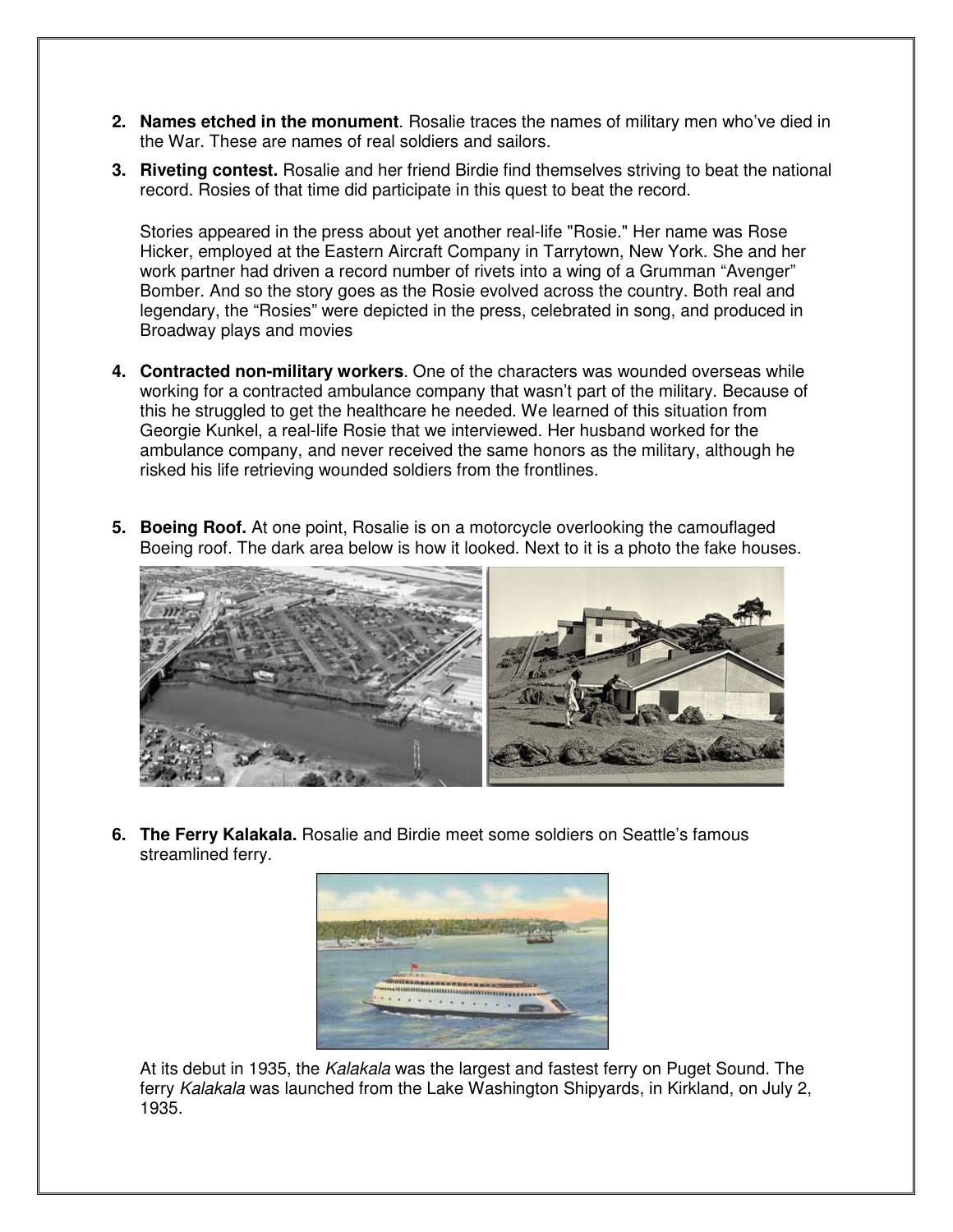**December 7, 1941** Pearl Harbor is bombed by Japan! Bremerton Navy Yard is instantly working around the clock to repair our damaged Navy. Because of tremendous naval yard expansion the KALAKALA carries as many 5000 shipyard workers and sailors per trip. (Quoted from http://www.kalakala.org/history/history\_timeline.html )

**7. President Roosevelt's daughter and son-in-law worked at the Seattle Post Intelligencer.** Although in *Victory Heights* we created our own newspaper (Seattle Tribune), we did take some facts from real life.

[The P-I's owner] Hearst named a new publisher: John Boettiger (1900-1950), a former reporter for the Chicago Tribune and, more important, son-in-law of President Franklin D. Roosevelt, who had just been re-elected to his second term … His wife, Anna (eldest daughter of Franklin and Eleanor Roosevelt), was named assistant editor with special responsibility for the "Homemaker" section. (Quoted from http://www.historylink.org/index.cfm?DisplayPage=pf\_output.cfm&file\_id=8956 )

- **8. Macaroni-Man Story**. Kenny is assigned a story about a Seattle macaroni manufacturer, Mr. Merlino, whose son, stationed at the POW prison in Texas, stumbled across his cousin, Mr. Merlino's nephew, at the facility. The nephew, recruited into the Italian army, was captured by the allies. Two cousins on opposite sides ended up meeting in Texas. Apparently the boy from Italy liked the American prison so much, he hoped to stay in the States after the war. (From The War Years by James Warren p. 62)
- **9. Attack on Columbia River by Japan.** At one point Kenny has to go on assignment to cover an attack by the Japanese in Oregon. This really happened, but wasn't publicized during the War.

## **10. Fort Stevens Attack**



The Fort Stevens attack was the only attack on an American military installation during World War II. The Japanese submarine -25 surfaced in the Columbia River, and fired upon Fort Stevens. The submarine was spotted, and attacked by a US bomber, but it escaped. (Quoted from http://war.wikia.com/wiki/Attacks\_on\_North\_America\_during\_World\_War\_II )